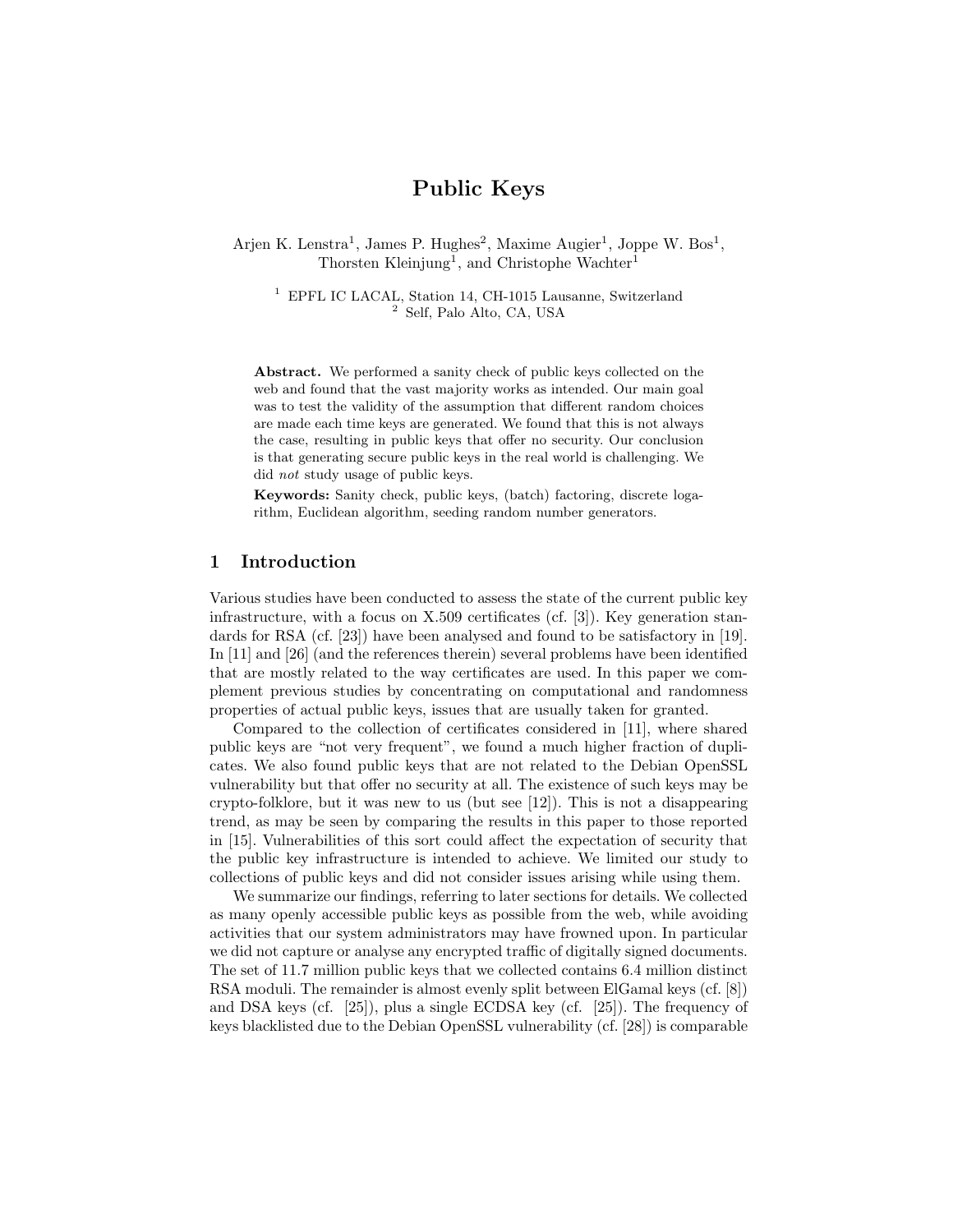to [11]; the findings presented below are not related to this vulnerability. All keys were checked for consistency such as compositeness, primality, and (sub)group membership tests. As the sheer number of keys and their provenance precluded extensive cryptanalysis and the sensibility thereof, per key a modest search for obvious weaknesses was carried out as well. These efforts resulted in a small number of inconsistent or weak keys.

A tacit and crucial assumption underlying the security of the public key infrastructure is that during key setup previous random choices are not repeated. In [11,19] public key properties are considered but this issue is not addressed, with [19] nevertheless concluding that

The entropy of the output distribution [of standardized RSA key generation] is always almost maximal, ... and the outputs are hard to factor if factoring in general is hard.

We do not question the validity of this conclusion, but found that it can only be valid if each output is considered in isolation. When combining outputs the above assumption sometimes fails. Among all types of public keys collected (except ECDSA), we found duplicates with unrelated owners. This is a concern because, if these owners find out, they may breach each other's security. Duplication of keys is more frequent in our collection than in the one from [11].

We also stumbled upon RSA moduli, not affected by the Debian OpenSSL vulnerability, that offer no security. Their secret keys are accessible to anyone who redoes our work. Assuming access to the public key collection, this is straightforward compared to more traditional ways to retrieve RSA secret keys (cf. [4,16]). Figure 1 depicts a simplified sketch of the situation and how it may evolve. Our findings, of which we do not and will not publicly present any evidence, are confirmed by independent similar work (cf. [10]). As shown in Section 3 we used a computational method different from the one used in [10].

Section 2 presents our data collection efforts. Sections 3 and 4 describe the counts and calculations performed for the RSA-related data and for the ElGamal, DSA, and ECDSA data, respectively. Section 5 summarizes our findings.

## 2 Data collection

Before the data from [7] was generally available, we started collecting public keys from a wide variety of sources, assisted by colleagues and students. We collected only public keys, no encrypted data or digitally signed documents (other than digital certificates). This resulted in almost 5.5 million PGP keys and fewer than 0.1 million X.509 certificates. The latter got a boost with [7] and, to a smaller extent, the data from [11]. We did not engage in web crawling, extensive sshsession monitoring, or other data collection activities that may be perceived as intrusive, aggressive, or unethical. Thus, far more data can be collected than we did (see also [15]).

Skipping a description of our attempts to agree on a sufficiently uniform and accessible representation of the data, by November 2011 the counts had settled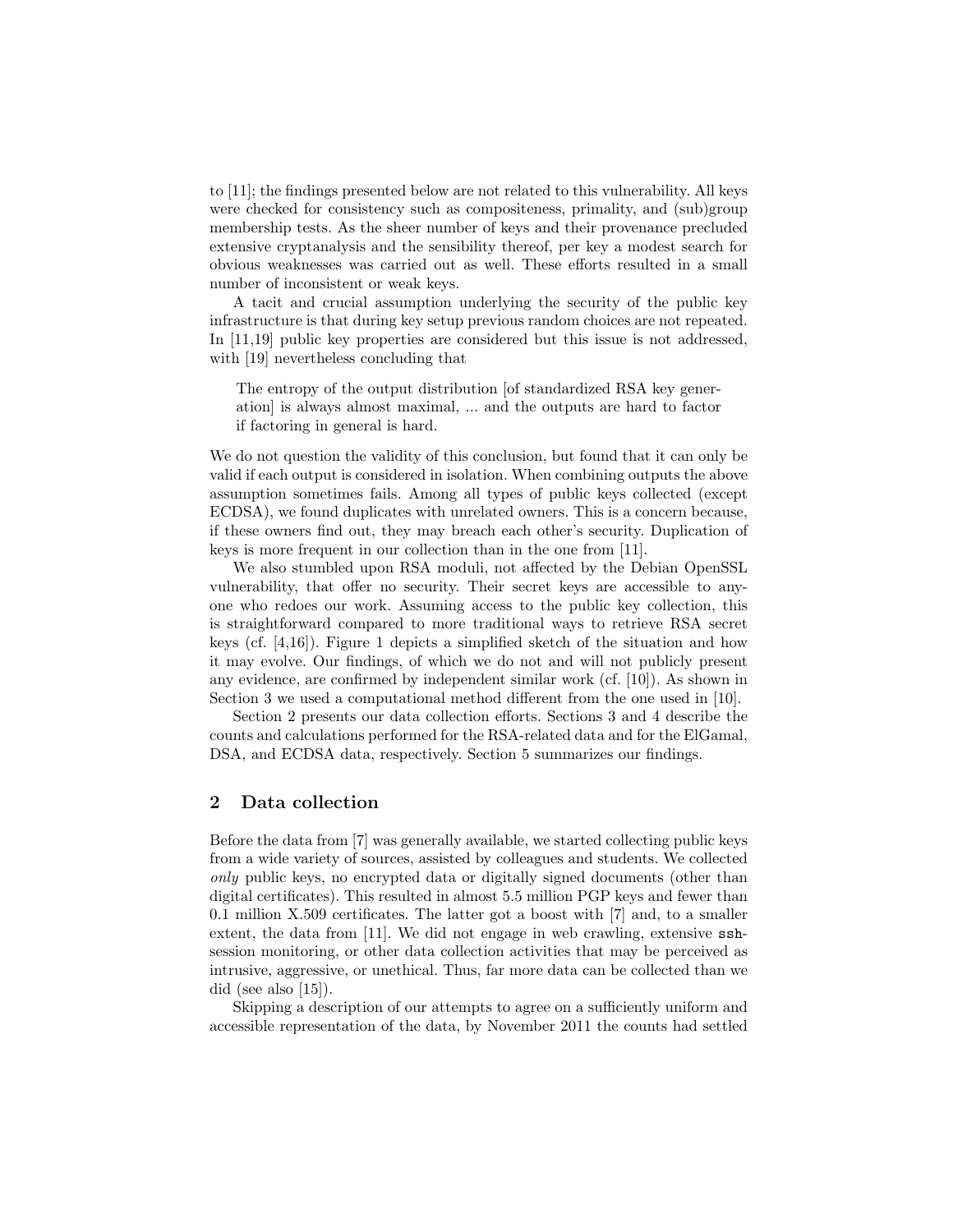

Fig. 1. An existing collection of seven (black) keys is extended with six (red) new keys, where capital letters play the role of (matching) large primes. Initially, keys AB, CD, EF, GH, and JK on the left are secure and keys LM and LN on the right are openly insecure in the same keyring due to the common factor L. New key PQ is secure and appended to the secure list on the left. New key AB duplicates key AB on the left, making both insecure to each other but not to anyone else. New key LM duplicates a key already known to be in the openly insecure group, while key LR results in a new openly insecure modulus on that keyring. Key ES removes known good key EF from the secure keys on the left, resulting in a new openly insecure group on the right consisting of keys EF and ES. Even if the owner of ES now knows that he is insecure and destroys the key, this information can be used by any owners involved to determine the factors of key EF. Key GJ removes two known good keys, GH and JK, from the list of secure keys on the left to form an insecure double keyring on the right (cf. Figure 5 in Section 3). All example keyrings, and many more, occur in the real world. Note that a key that has been dragged from left to right will never be able to return.

as follows: 6 185 372 distinct X.509 certificates (most from the EFF SSL repository, 43 from other sources), and 5 481 332 PGP keys, for a total of at most 11 666 704 public keys. Of the X.509 certificates 6 185 230 are labeled to contain an RSA (modulus, exponent) pair with 141 DSA public keys and a single ECDSA point on the NIST standardized curve secp384r1 (cf. [2, Section 2.8], [25]). Of the certificates 47.6% have an expiration date later than 2011. About 77.7% of the certifying signatures use SHA1 or better (5287×SHA256, 24×SHA384,  $525\times SHA512$ ,  $22.3\%$  use MD5 (with  $122\times MD2$ ,  $30\times GOST$ ,  $14\times MD4$ , and  $9 \times \text{RIPEMD160}$ . Both requirements, expiration later than 2011 and usage of SHA1-or-2, are met by 33.4% of the certificates.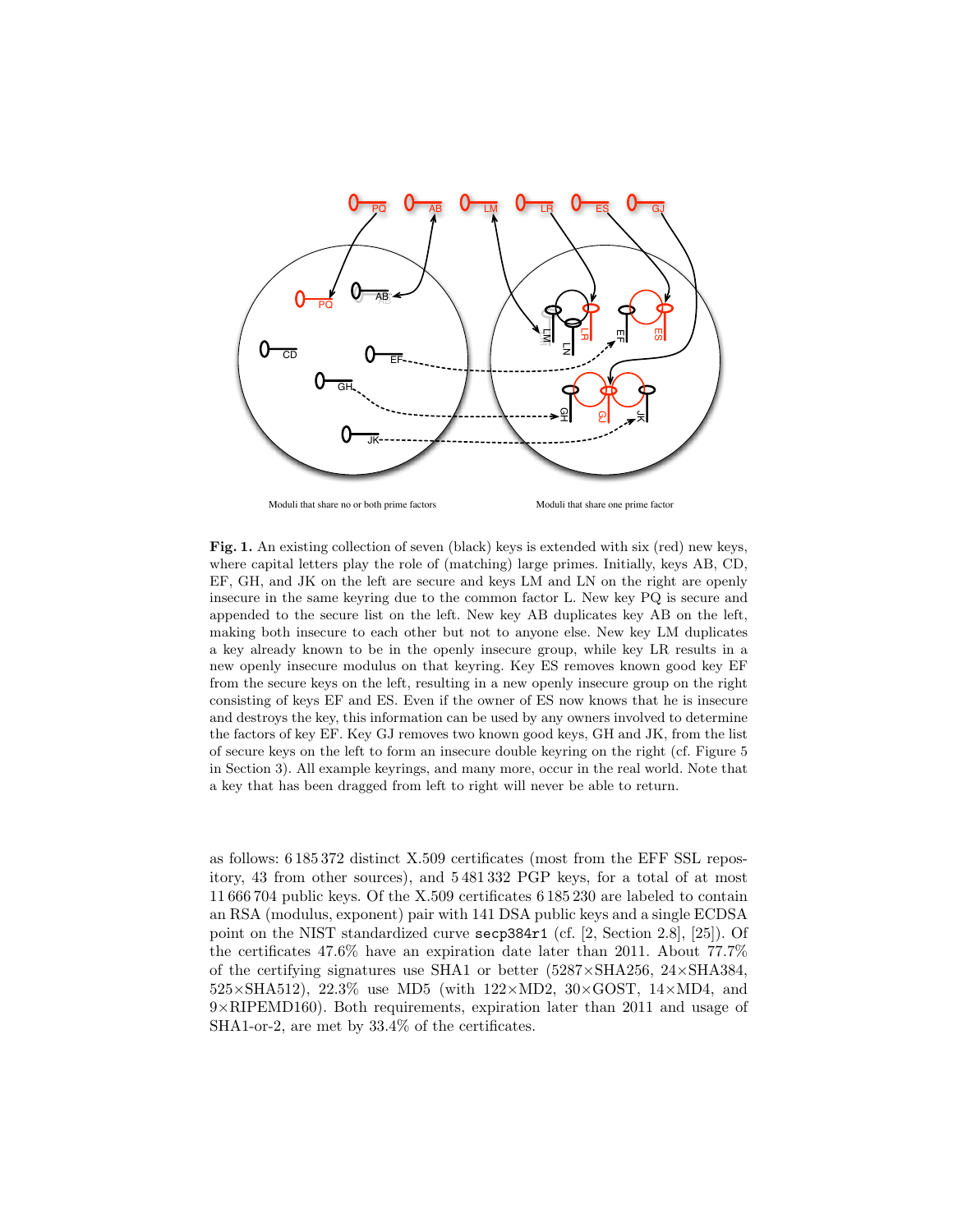|            | X.509         | PGP               |               | Combined   |               |  |  |
|------------|---------------|-------------------|---------------|------------|---------------|--|--|
| $\epsilon$ | %             | $\epsilon$        | %             | $\epsilon$ | %             |  |  |
|            | 65537 98.4921 |                   | 65537 48.8501 |            | 65537 95.4933 |  |  |
| 17         | 0.7633        |                   | 17 39.5027    | 17         | 3.1035        |  |  |
| 3          | 0.3772        | 41                | 7.5727        | 41         | 0.4574        |  |  |
| 35         | 0.1410        | 19                | 2.4774        | 3          | 0.3578        |  |  |
| 5          | 0.1176        | 257               | 0.3872        | 19         | 0.1506        |  |  |
| 7          | 0.0631        | 23                | 0.2212        | 35         | 0.1339        |  |  |
| 11         | 0.0220        | 11                | 0.1755        | 5          | 0.1111        |  |  |
| 47         | 0.0101        | 3                 | 0.0565        | 7          | 0.0596        |  |  |
| 13         | 0.0042        | 21                | 0.0512        | 11         | 0.0313        |  |  |
| 65535      | 0.0011        | $2^{127}$<br>$+3$ | 0.0248        | 257        | 0.0241        |  |  |
| other      | 0.0083        | other             | 0.6807        | other      | 0.0774        |  |  |

Table 1. Most frequently occurring RSA public exponents.

Of the PGP keys 2 546 752 (46.5%) are labeled as ElGamal public keys, 2 536 959 (46.3%) as DSA public keys, the other 397 621 (7.3%) as RSA public keys. PGP keys have no expiration dates or hashes. All public keys were further analysed as described below.

## 3 RSA

In this section we present the results of various counts and tests that we conducted on the data labeled as RSA public keys. An RSA public key is a pair  $(n, e)$  of a supposedly hard to factor RSA modulus n and a public exponent e. The corresponding secret key is the integer d such that  $de \equiv 1 \mod \varphi(n)$  or, equivalently, the factorization of  $n$ .

Public exponents. Table 1 lists the ten most frequent public exponents along with their percentage of occurrence for the RSA keys in the X.509 certificates, the PGP keys, and when combined. Except for eight times  $e = 1$  and two even e-values among the PGP RSA keys, there is no reason to suspect that the evalues are not functional. Two e-values were found that, due to their size and random appearance, may correspond to a short secret exponent (we have not investigated this). The public exponents are not further regarded below.

**Debian moduli.** Two of the *n*-values, a 1024 and a 2048-bit one each occurring once, were discarded because they could be fully factored using the data from [20] (cf. Debian OpenSSL vulnerability in [28]). A further 30097 *n*-values  $(0.48\%,$ with 21459 distinct ones) were found to be blacklisted (cf.  $[24]$ ), but as their factors were not easily available they were kept.

Shared moduli. We partition the set of 6 185 228 X.509 certificates into *clusters*, where certificates in the same cluster contain the same RSA modulus. There is a considerable number of clusters containing two or more certificates, each of which could be a security issue; clusters consisting of one certificate, on the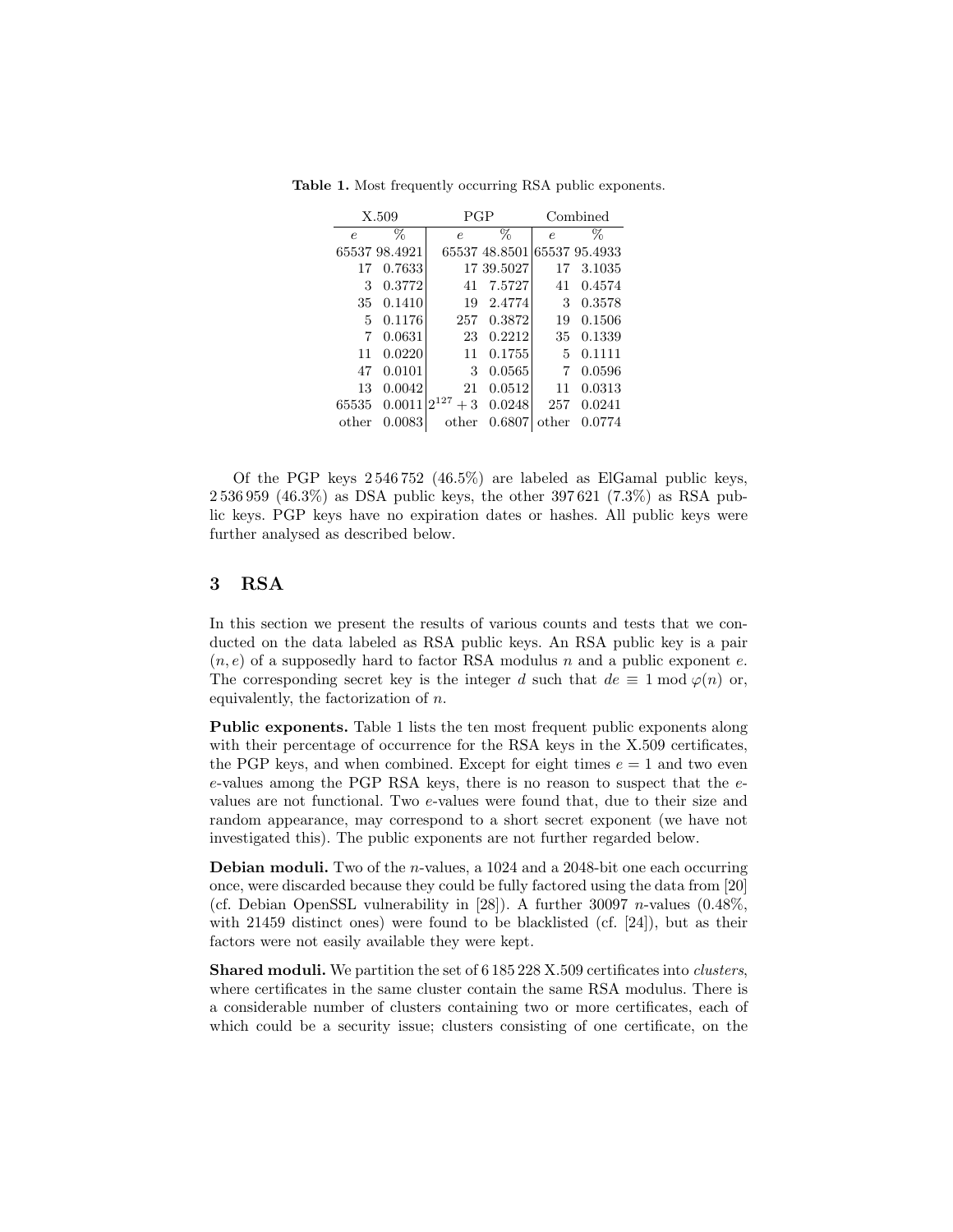

Fig. 2. Number of certificate clusters as a function of the cluster-size.

other hand, are the good cases. As depicted in Figure 2, there is one cluster with 16489 certificates (the blue circle on the x-axis), followed by clusters of sizes 8366, 6351, 5055, 3586, 3538, 2645, for a total of 14 clusters with more than a thousand certificates (the red and blue circles on the x-axis; the  $5055$  share a blacklisted modulus, with no other blacklisted modulus occurring more than seven times). On the other side of the scale the number of good cases is 5 918 499 (the single green circle on the y-axis), with 58913 and 7108 clusters consisting of two and three certificates, respectively. It follows that  $6185228 - 5918499 =$ 266 729 X.509 certificates (4.3%) contain an RSA modulus that is shared with another X.509 certificate. With 71024 clusters containing two or more certificates it follows that there are  $5\,918\,499 + 71024 = 5\,989\,523$  different *n*-values.

Looking at the owners with shared *n*-values among the relevant set of 266729 X.509 certificates, many of the duplications are re-certifications or other types of unsuspicious recycling of the same key material by its supposedly legal owner. It also becomes clear that any single owner may come in many different guises. On the other hand, there are also many instances where an  $n$ -value is shared among seemingly unrelated owners. Distinguishing intentionally shared keys from other duplications (which are prone to fraud) is not straightforward, and is not facilitated by the volume of data we are dealing with (as 266 729 cases have to be considered). We leave it as a subject for further investigation into this "fuzzy" recognition problem to come up with good insights, useful information, and reliable counts.

The 397 621 PGP RSA keys share their moduli to a much smaller extent: one  $n$ -value occurs five times and 27 occur twice. Overall, 28  $n$ -values occur more than once, for a total of 59 occurrences. The  $n$ -value that occurs in five PGP keys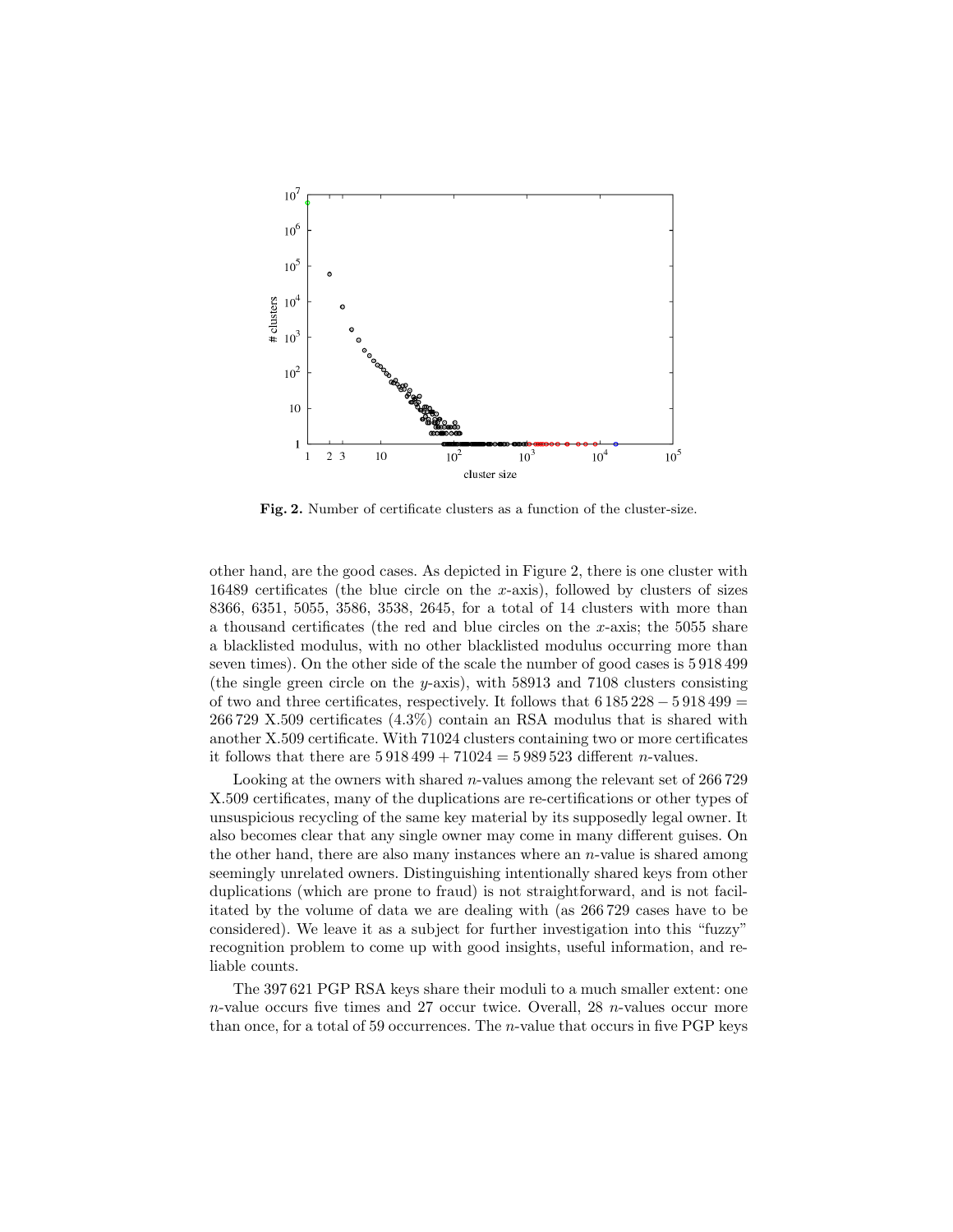

Fig. 3. Cumulative number of modulus sizes for RSA.

also occurs twice among the X.509 certificates, and all seven occurrences refer to the same owner. For some of the other  $27$  multiple occurrences of *n*-values unique ownership of the RSA keys was harder to assess.

Distinct moduli. As seen above, we extracted 5 989 523 different n-values from the X.509 certificates. Similarly,  $397621-59+28 = 397590$  of the PGP n-values are unique. Joining the two sets resulted in 6 386 984 distinct values, with the 129 n-values contained in both sets occurring in 204 X.509 certificates and in 137 PGP keys: as mentioned, some PGP keys are X.509-certified as well (though we have not tried to establish unique or conflicting ownerships, as this already proved to be infeasible for keys shared just among X.509 certificates). In order not to make it easier to re-derive our results, most information below refers to the joined set of unique values, not distinguishing between X.509 and PGP ones.

**Modulus sizes.** The cumulative sizes of the moduli in the set of  $6\,386\,984$  nvalues are depicted in Figure 3. Although 512-bit and 768-bit RSA moduli were factored in 1999 (cf. [1]) and 2009 (cf. [13]), respectively, 1.6\% of the *n*-values have 512 bits (with  $0.01\%$  of size 384 and smallest size 374 occurring once) and 0.8% of size 768. Those moduli are weak, but still offer marginal security. A large number of the 512-bit ones were certified after the year 2000 and even until a few years ago. With 73.9% the most common size is 1024 bits, followed by 2048 bits with 21.7%. Sizes 3072, 4096, and 8192 contribute 0.04%, 1.5%, and 0.01%, respectively. The largest size is 16384 bits, of which there are 181 (0.003%).

Primality, small factors, and other tests. Two of the unique  $n$ -values are prime, 171 have a factor  $\langle 2^{24} \rangle$  (with 68 even *n*-values) after removal of which six cofactors are prime. About 25% of the remaining 165 composites were fully factored after a modest search for small factors using the implementation from [29] of the elliptic curve method (ECM, cf. [17]), some of the others may indeed be hard to factor and could, in principle, serve as RSA modulus. Nevertheless, these 173 n-values do not comply with the standards for the generation of RSA moduli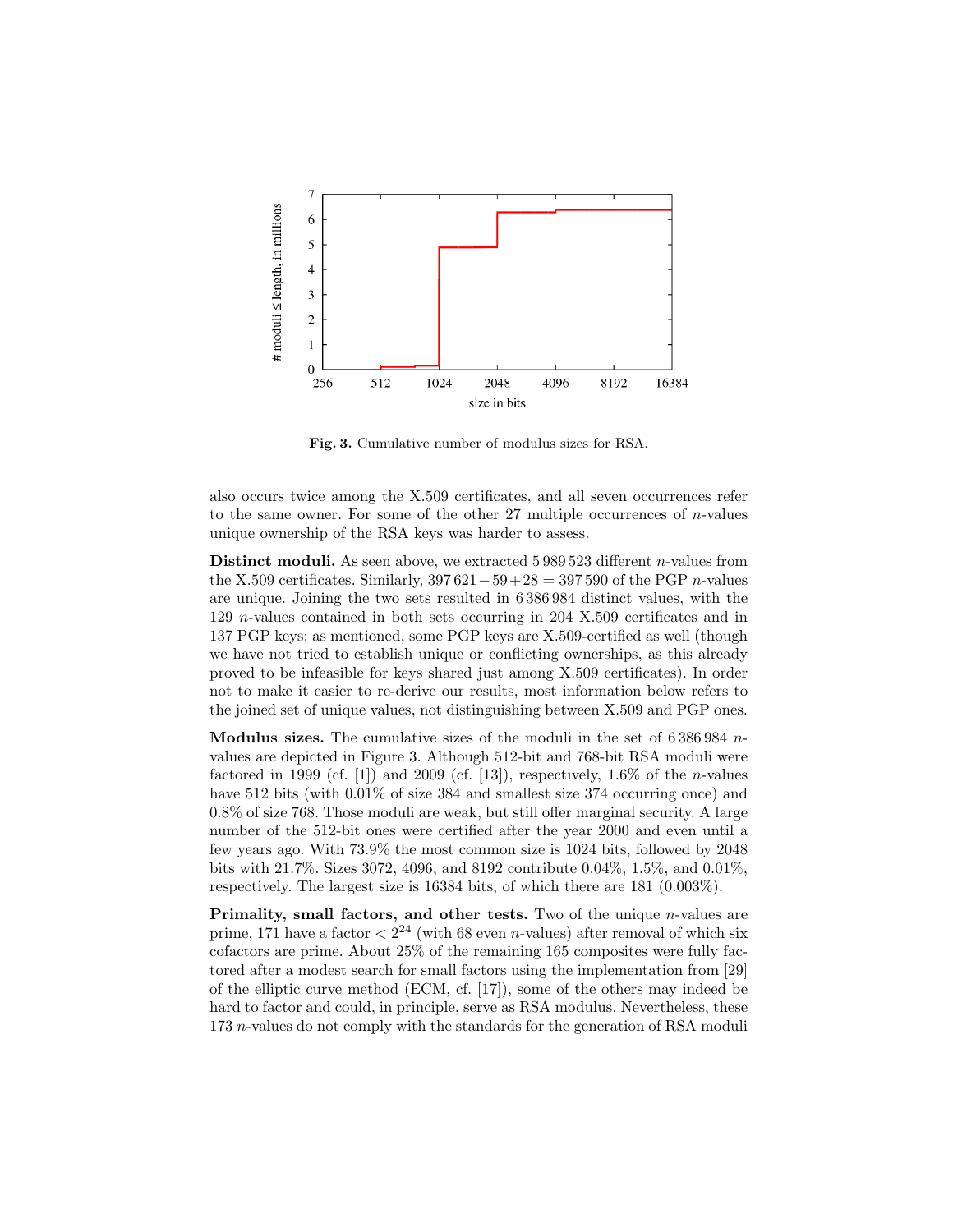

5321 X.509 certificates, 4627 RSA moduli

Fig. 4. The largest depth one tree found, on 4628 vertices, with the 512-bit prime  $p_{866}$ as root and leaves  $p_{2597}, p_{13523}, \ldots, p_{10}$ . The edges correspond to 4627 distinct 1024bit RSA moduli, with labels indicating the number of distinct X.509 certificates and PGP keys containing the RSA modulus corresponding to the edge, for a total of 5321 certificates. All certificates have expired and use SHA1 as hash function.

(cf. [19]) and they were discarded. Nine cases are probably due to copy-and-paste errors, as eight proper moduli were found that differed from the wrong ones in a few hexadecimal positions (two distinct wrong moduli match up with the same correct one).

Fermat's factorization method, which works well if two factors are close together, did not produce any factors. In particular we found no moduli as reported by Mike Wiener [27]  $(n = pq \text{ with } p \text{ prime and } q \text{ the least prime greater than } p,$ and thus with p the largest prime  $\leq \lfloor \sqrt{n} \rfloor$ . Neither were there any non-trivial powers.

Moduli with shared factors. Moduli that share one prime factor result in complete loss of security for all moduli involved. We discuss the results based on the graphs spawned by the moduli and shared factors. If different users make different choices during key setup, the graph associated to  $c$  distinct n-values (cf. Introduction) would consist of  $c$  connected components<sup>3</sup>, each consisting of a single edge connecting two unidentified  $-$  and supposedly unidentifiable  $$ primes. This turned out not to be the case: it took a matter of hours on a single core to find 1995 connected components that each consist of at least two edges. Much larger datasets can be handled without trouble. Our calculation uses a simple-minded binary tree, forming a parent node  $lcm(a, b)$  for leaves a, b while taking appropriate action if  $gcd(a, b) > 1$  and using the subquadratic multiplication and greatest common divisor implementations from [9]. It scales well and is marginally slower than the more contrived gcd-calculation described in [10] but uses less memory. On a 1.8GHz i7 processor the straightforward approach would require about ten core-years and would not scale well. Inclusion of the  $p$  and  $q$ -values from Section 4 and the primes from [20] related to the Debian OpenSSL vulnerability [28] did not produce additional results.

<sup>&</sup>lt;sup>3</sup> Two distinct vertices are in the same connected component if and only if they are connected by a path consisting of edges in the graph.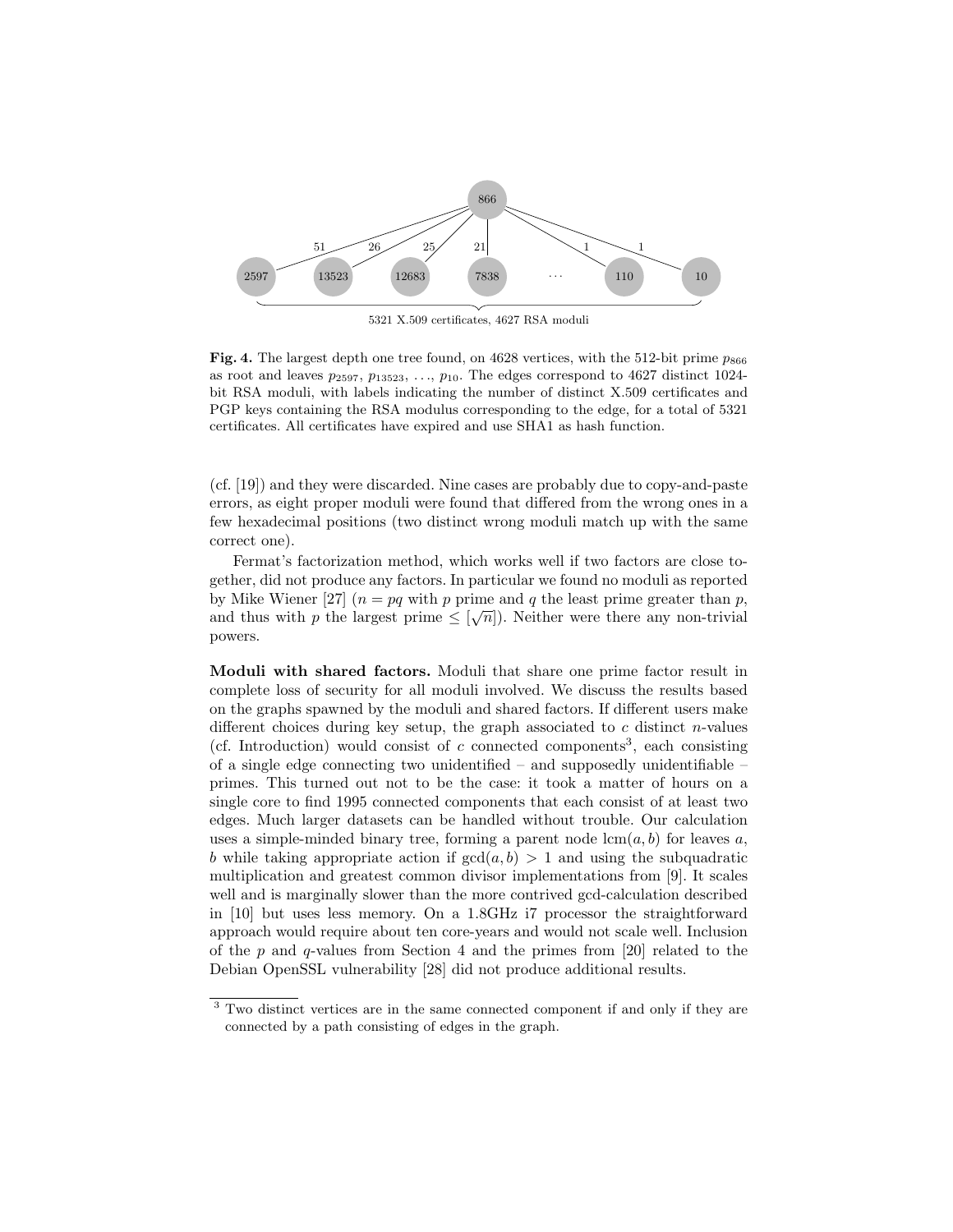**Table 2.** The s-column indicates the number of depth one trees with  $\ell$  leaves for which all edge multiplicities are equal to one, the  $m$ -column the number of trees for which at least one edge occurs at least twice, and  $T = s + m$  the total. The bold entry corresponds to the depth one tree depicted in Figure 4.

|                | S    | m   | T    | $\ell$ | $\mathcal{S}_{0}$ | $_{m}$         | T              | l  | $\mathcal{S}_{0}$ | $_{m}$         | Т              | ł.   | S        | $_{m}$ | T |
|----------------|------|-----|------|--------|-------------------|----------------|----------------|----|-------------------|----------------|----------------|------|----------|--------|---|
| $\overline{2}$ | 1009 | 191 | 1200 | 13     | 3                 | 3              | 6              | 24 |                   |                | $\overline{2}$ | 59   | 0        |        |   |
| 3              | 259  | 86  | 345  | 14     | $\overline{2}$    | 3              | 5              | 26 | 0                 |                | 1              | 61   | 0        |        |   |
| 4              | 95   | 44  | 139  | 15     |                   | 4              | 5              | 27 | 0                 |                | 1              | 63   |          | 2      | 3 |
| 5              | 43   | 32  | 75   | 16     | 2                 |                | 3              | 32 | 0                 |                | 1              | 65   | $\theta$ |        |   |
| 6              | 23   | 29  | 52   | 17     |                   | $\overline{2}$ | 3              | 33 | 0                 | 1              | 1              | 92   | 0        |        | 1 |
|                | 20   | 19  | 39   | 18     |                   |                | $\overline{2}$ | 35 | $\overline{0}$    | $\overline{2}$ | $\overline{2}$ | 121  | 0        |        | 1 |
| 8              | 13   | 17  | 30   | 19     |                   | $\overline{2}$ | 3              | 36 | 1                 | 1              | $\overline{2}$ | 151  | 0        |        | 1 |
| 9              | 4    | 11  | 15   | 20     |                   | $\overline{2}$ | 3              | 37 | 0                 | 1              | 1              | 348  | $\Omega$ | 1      | 1 |
| 10             | 3    | 8   | 11   | 21     | $\overline{0}$    | 3              | 3              | 42 | $\overline{0}$    |                | 1              | 379  | $\Omega$ | 1      | 1 |
| 11             | 3    | 9   | 12   | 22     |                   | $\overline{2}$ | 3              | 44 | $\Omega$          | $\overline{2}$ | $\overline{2}$ | 4627 | $\Omega$ |        | 1 |
| 12             | 3    | 3   | 6    | 23     | 0                 |                |                | 46 | $\overline{0}$    |                |                |      |          |        |   |

Of the 1995 connected components, 1988 are depth one trees<sup>4</sup>. Of those 1200 have two leaves (i.e., 1200 pairs of *n*-values, each with a distinct prime factor in common), 345 three leaves, etc., up to a single one with 4627 leaves (i.e., 4627 n-values all with the same prime factor in common). It is not uncommon for an n-value corresponding to an edge of these depth one trees to occur more than once as an RSA modulus: 497 of the 1988 depth one trees have at least one edge that corresponds to an RSA modulus that occurs in at least two X.509 certificates or PGP keys. In the other 1491 depth one trees all edge multiplicities are one. Table 2 lists for each number of leaves  $\ell$  how often each type occurs, with the s-column the number of trees for which all *n*-values occur once as RSA modulus in an X.509 certificate or PGP key, the m-column the number of trees for which at least one n-value occurs as RSA modulus in at least two X.509 certificates or PGP keys, and the total  $T = s + m$ . For smaller tree-sizes s is larger, for larger trees multiple occurrence of moduli is more common.

Six of the other seven connected components contain four vertices and three edges, but are not depth one trees. Each of these six components thus consists of a "central" n-value that has a factor in common with each of two other, coprime  $n$ -values. The remaining connected component is the most intriguing – or suspicious – as it is a complete graph on nine vertices  $(K_9)$ : nine primes, each of whose  $\binom{9}{2} = 36$  pairwise products occurs as *n*-value.

Denoting the primes identified with the vertices of the graph by  $p_1, p_2, \ldots$ (using an ordering naturally implied by our representation), Figures 4, 5, and 6 depict the largest depth one tree, the six four-vertex components, and the  $K_9$ , respectively, with the edge labels indicating the number of X.509 certificates and PGP keys containing the corresponding n-value as RSA modulus. Note that all moduli in the  $K_9$  occur quite frequently.

<sup>&</sup>lt;sup>4</sup> A depth one tree has no cycles and contains one *root* vertex with edges leading to all other vertices, as in Figure 4.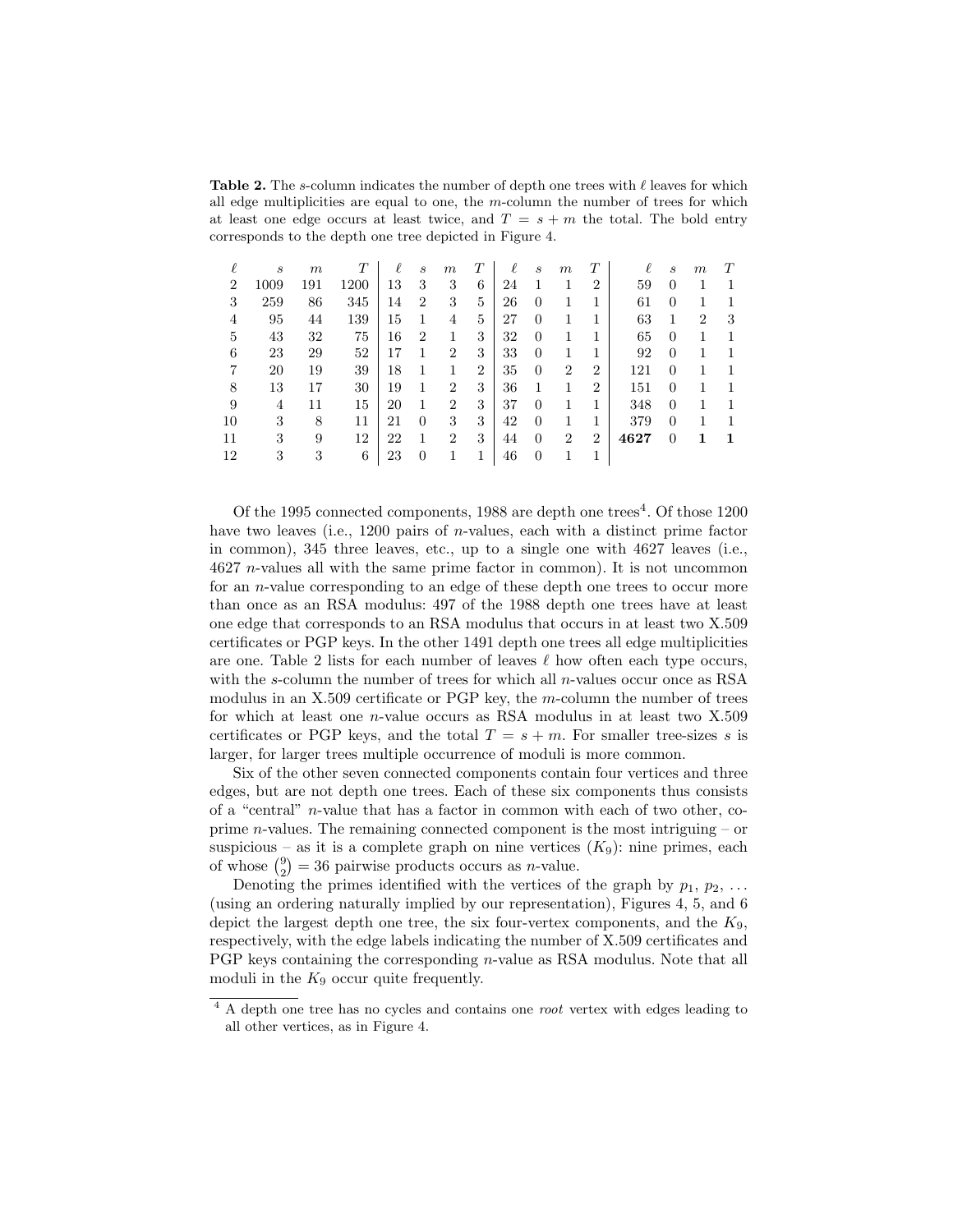

Fig. 5. Six connected components consisting of four vertices, with labels as in Figure 4. The eight primes in the top two components are 512 bits long, the other 16 are 256-bit primes). The red edges correspond to RSA moduli contained in certificates that will not expire anytime soon and that use SHA1 as hash function. The blue ones will expire soon and use MD5.

Any two n-values associated to edges in the same depth one tree can be factored. Two n-values associated to other edges can be factored if the edges are adjacent (i.e., share a vertex), or one finds a path connecting them. For non-adjacent edges in the same connected component from Figure 5 that is the unique central edge, for edges in the  $K_9$  many paths are possible. All required edges are in our set of n-values.

Affected RSA moduli and certificates. The 1995 components contain 14901 vertices and 12934 edges: 14901 distinct primes fully factoring 12934 distinct nvalues (0.2% of the total), 11699 of which each occurs as RSA modulus in a single X.509 certificate or PGP key, and 1235 occurring more than once in, in total, 9720 certificates and keys. Thus,  $11699 + 9720 = 21419$  X.509 certificates and PGP keys are affected. Note that affected moduli are much more frequently shared than non-affected ones. None of the affected moduli are blacklisted.

Of the primes, 14592 are 512 bits long, 307 are 256-bit, and the remaining two have 257 bits. Of the n-values, 214 are 512 bits long, and there are 12720 of  $1024$  bits. Of the 512-bit  $n\text{-values}$  thus factored, 47 occur as RSA moduli in  $188$ X.509 certificates that have not expired and use SHA1. Of the factored 1024-bit n-values, 3201 occur as RSA moduli in 5250 certificates that have not expired and that use SHA1, of which 617 are regular non-self-signed end-user certificates with "CA=false" (with 390 distinct RSA moduli). The majority (4633, with 2811 moduli) has "CA=true" and is self-signed, of which 727 (304 moduli) have been used to certify other RSA moduli (none among our collection of affected moduli). These 727 certificates share their "issuer"-field and the 304 RSA moduli occur in depth one trees not containing moduli owned by others. So, this security issue is reasonably contained. But 4445 of the 5250 certificates (and 537 of the 617 end-user ones) have no relation to that issuer and have a wide variety of "issuer" and "subject"-fields. This could be a security concern. We do not and will not reveal what types of users or devices are affected. We note, however,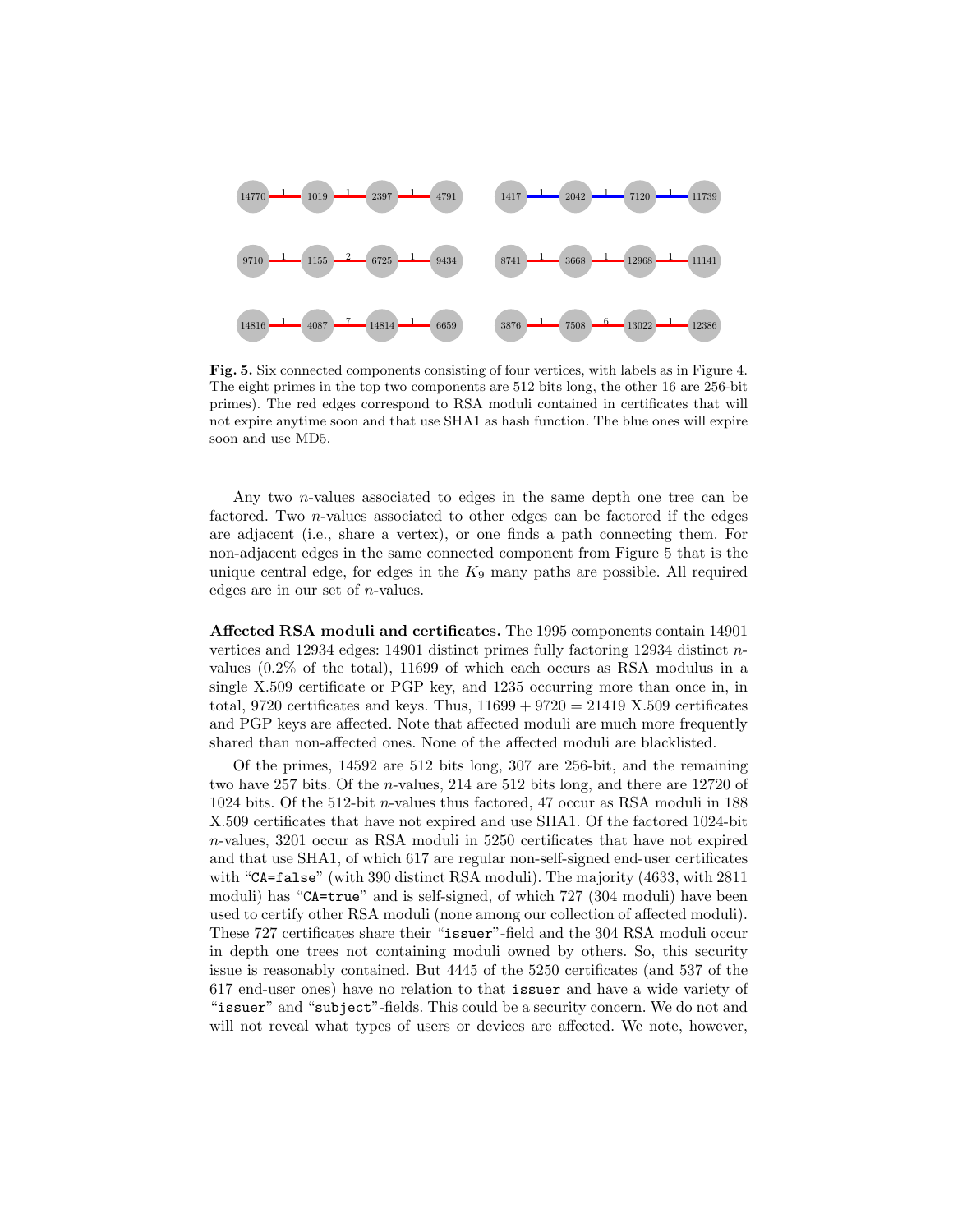

Fig. 6. Connected component consisting of nine vertices, corresponding to primes  $p_{376}$ ,  $p_{1144}, \ldots, p_{14762}$  (all 512-bit). With labels as in Figure 4, in total 687 X.509 certificates are involved. Six of those certificates have not expired yet, use SHA1 as hash function (as opposed to MD5), and have "CA=false"; the red edges correspond to the RSA moduli contained in those six certificates.

that our data give us more reason for concern than reported elsewhere (cf. [10]) and that affected "flesh and blood" users that we talked to were not pleased<sup>5</sup>.

Discussion. Generation of a regular RSA modulus consists of finding two random prime numbers. This must be done in such a way that these primes were not selected by anyone else before. The probability not to regenerate a prime is commensurate with the security level if NIST's recommendation [25, page 53] is followed to use a random seed of bit-length twice the intended security level. Clearly, this recommendation is not always followed.

Irrespective of the way primes are selected (additive/sieving methods or methods using fresh random bits for each attempted prime selection), a variety of obvious scenarios is conceivable where poor initial seeding may lead to mishaps, with duplicate keys a consequence if no "fresh" local entropy is used at all. If the latter is used, the outcome may be worse: for instance, a not-properlyrandom first choice may be prime right away (the probability that this happens is inversely proportional to the length of the prime, and thus non-negligible) and miss its chance to profit from local entropy to become unique. But local entropy may lead to a second prime that is unique, and thus a vulnerable modulus.

The above may, to some extent, explain the occurrence of duplicate RSA moduli and depth one trees. But we cannot explain the relative frequencies

"Donnerwetter!"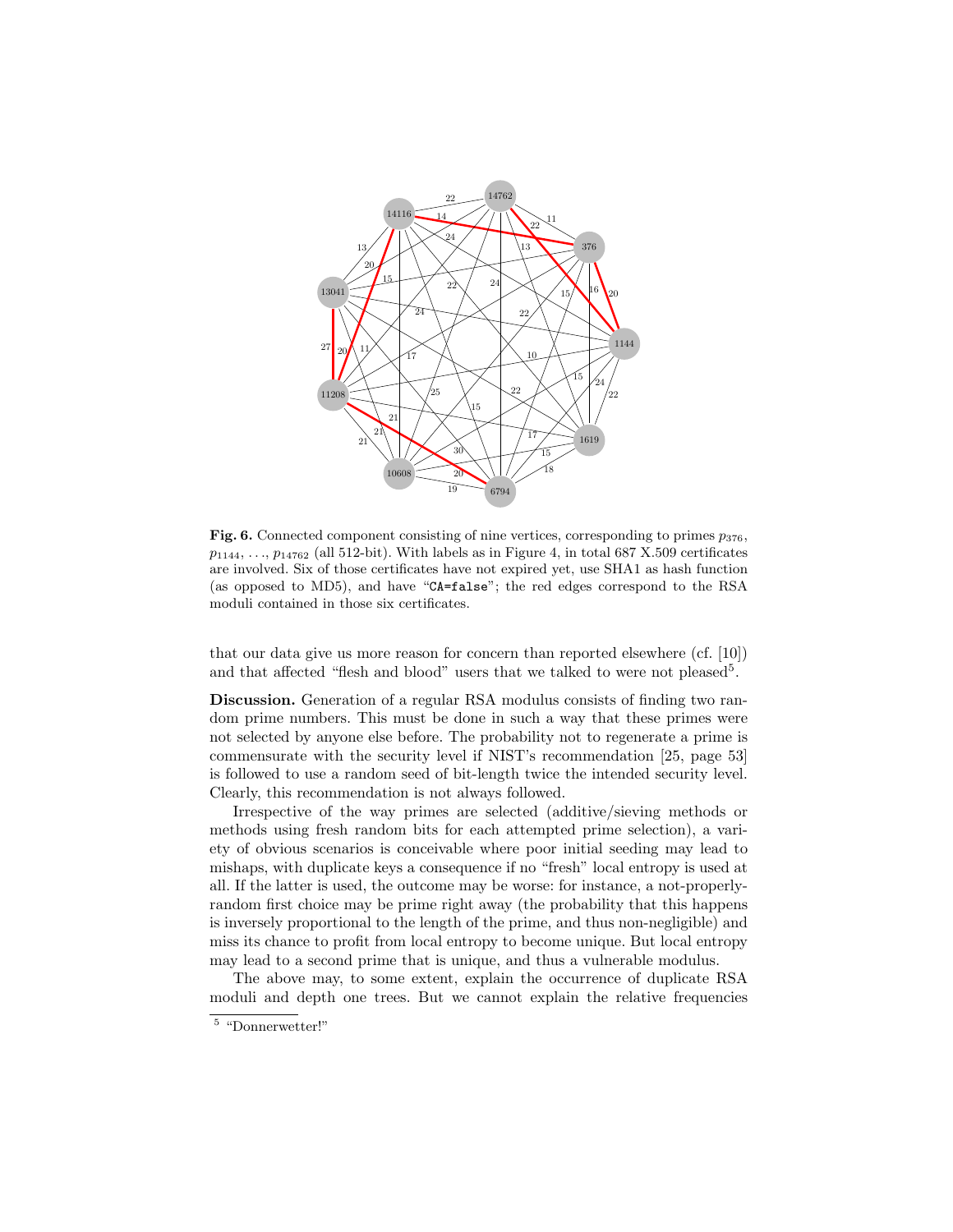and appearance of these mishaps. Neither do we understand how connected components in Figures 5 and 6 may be expected to appear other than by very poor seeding or intentional malfeasance. Also, the great variation of issuers and subjects of the affected X.509 certificates (including the  $K_9$ ) is disconcerting. No correlation between certification time and vulnerability of keys was detected. Vague, hand-waving arguments suggest that some of the devices involved may have used about 32 bits of entropy.

Avoiding two random choices during RSA modulus generation is straightforward (cf. [14]). But the resulting moduli may have other, as yet unpublished weaknesses (we are not aware of serious ones). It is better to make sure that cryptographic keys are generated only after proper initialization of the source of randomness.

## 4 ElGamal, DSA, and ECDSA

In this section we present the results of various counts and tests that we conducted on the data labeled as ElGamal, DSA, or ECDSA public keys. In neither collection did we find any of the numbers from [20] (cf. Debian OpenSSL vulnerability [28]).

#### 4.1 ElGamal

An ElGamal public key consists of a triple  $(p, g, y)$  where p is prime, g is a generator of the multiplicative group  $(\mathbf{Z}/p\mathbf{Z})^*$  or a subgroup thereof of small index, and y is an element of  $\langle g \rangle$ . The secret key is an integer  $x \in \{0, 1, \ldots, p-2\}$ with  $g^x = y$ .

Correct ElGamal keys. Among the PGP keys, 2 546 752 are labeled as El-Gamal public keys. Three are incomplete and were discarded. Of the remaining triples 82 contain a composite p-value, resulting in 2 546 667 triples with correct p-values. Almost half (38) of the wrong p-values share a pattern with 65.6% of the p-values in the correct ElGamal keys, cf. below.

Restricting to the triples  $(p, g, y)$  with prime p-values, a triple is a correct ElGamal public key if  $y \in \langle g \rangle$ . To verify this the order of g, and thus the factorization of  $p-1$ , is needed. This is easy for *safe primes* (i.e., primes p for which  $(p-1)/2$  is prime), but may be hard otherwise. The order of g could be established for 70.8% of the triples (65.6% with safe primes, 5.2% with primes p for which  $(p-1)/(2m)$  is prime and  $m > 1$  has only small factors) and could reasonably be guessed for the other  $29.2\%$  (almost all with primes p for which  $(p-1)/2$  is composite but has no small factors). For at least 16.4% of the ElGamal keys the g-values do not generate  $(\mathbf{Z}/p\mathbf{Z})^*$ . This led to 33 failed membership tests  $y \in \langle g \rangle$ , i.e., an insignificant 0.001% of the triples. Note that if  $y \in \langle g \rangle$  a secret key exists; it does not follow that the owner knows it. A handful of triples were identified with peculiar y-values for which it is doubtful if a secret key is known to anyone.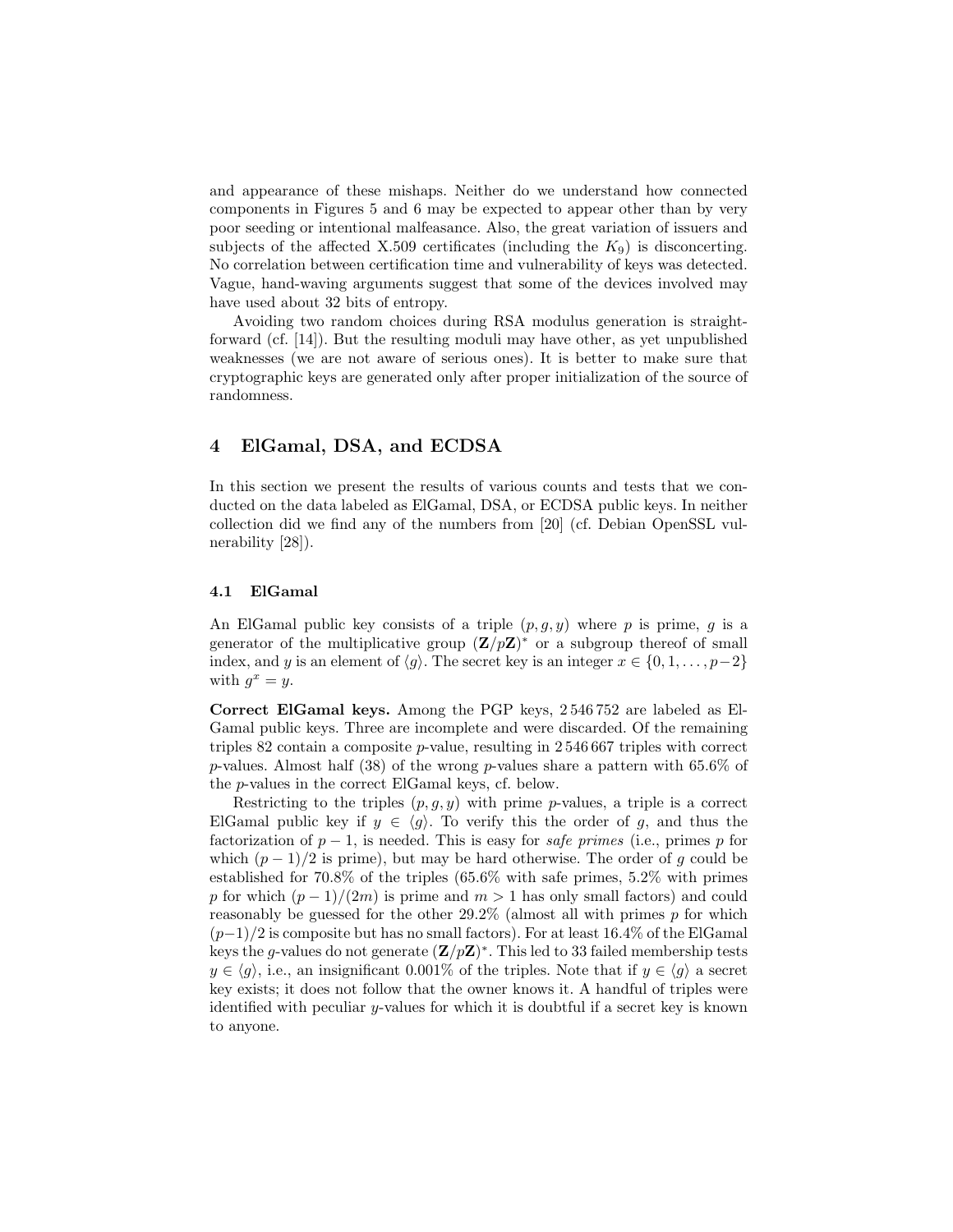

**Fig. 7.** Cumulative numbers of  $p$  and  $q$ -sizes in ElGamal and DSA public keys, indicated by "ElGamal 1", "DSA  $p$ ", and "DSA  $q$ "; cumulative sizes of the distinct ElGamal  $p$ values is indicated by "ElGamal 2".

Shared ElGamal keys. Six of the ElGamal keys occur twice: two keys with two unrelated owners each, and four keys occurring twice but with the same owner.

ElGamal key sizes. Figure 7 depicts the cumulative  $p$ -sizes in the set of  $2\,546\,628$  correct ElGamal keys. There are 1437 different p-sizes, ranging from thrice 256 bits to nine times 16384 and once 20000. Most frequent are 2048 bits (69.3%), 1024 (11.2%), 4096 (10.8%) and 3072 (5.8%) followed by 1536 (1.3%), 1792 (0.7%), 768 (0.4%), and 1025 (0.04%).

Shared primes, generators. Primes and generators may be shared. Among the 2546 628 distinct ElGamal keys 876 202 distinct  $p$ -values (and distinct  $(p, g)$ pairs) occur. Despite this high duplication rate, only 93 distinct  $p$ -values occur more than once. The four most frequent p-values are "similar". Let  $p(x, L)$  denote the least safe prime  $\geq x \mod 2^L$ . There is an integer v such that  $p(v, L)$  for Lvalues 2048, 4096, 3072, 1536 occurs as p-value in  $52.4\%$ ,  $6.5\%$ ,  $5.6\%$ , and  $1\%$ of the ElGamal keys, respectively  $(p(v, 1024)$  occurs twice,  $p(v + 2^{510}, 512)$  once, and as noted above parts of  $v$  also occur in incorrect ElGamal keys). We suspect that these p-values, of different sizes, were generated using similar software and identical random seeding (if any), and from the least significant bit up to the most significant one.

All  $p(., L)$ -values use  $g = 2$ , which for  $L = 2048$  generates  $(\mathbf{Z}/p\mathbf{Z})^*$ , but for the others an index two subgroup thereof. Overall,  $g = 2$  occurs most frequently  $(70.8\%)$ , followed by  $g = 5 (19.5\%), 6 (4.7\%), 7 (1.9\%), 11 (1.3\%),$  and 13  $(0.9\%),$ with a total of 76 distinct q-values. No q-values were found that do not have a large order, but for at least  $9.6\%$  of the distinct  $(p, g)$ -pairs the g-values do not generate  $(\mathbf{Z}/p\mathbf{Z})^*$ . We can only give a lower bound because, as pointed out above, we failed to find any prime factor of 29.2% of the  $(p-1)/2$ -values in the ElGamal keys (which turns out to be 87.7% of the distinct  $(p-1)/2$ -values in the set of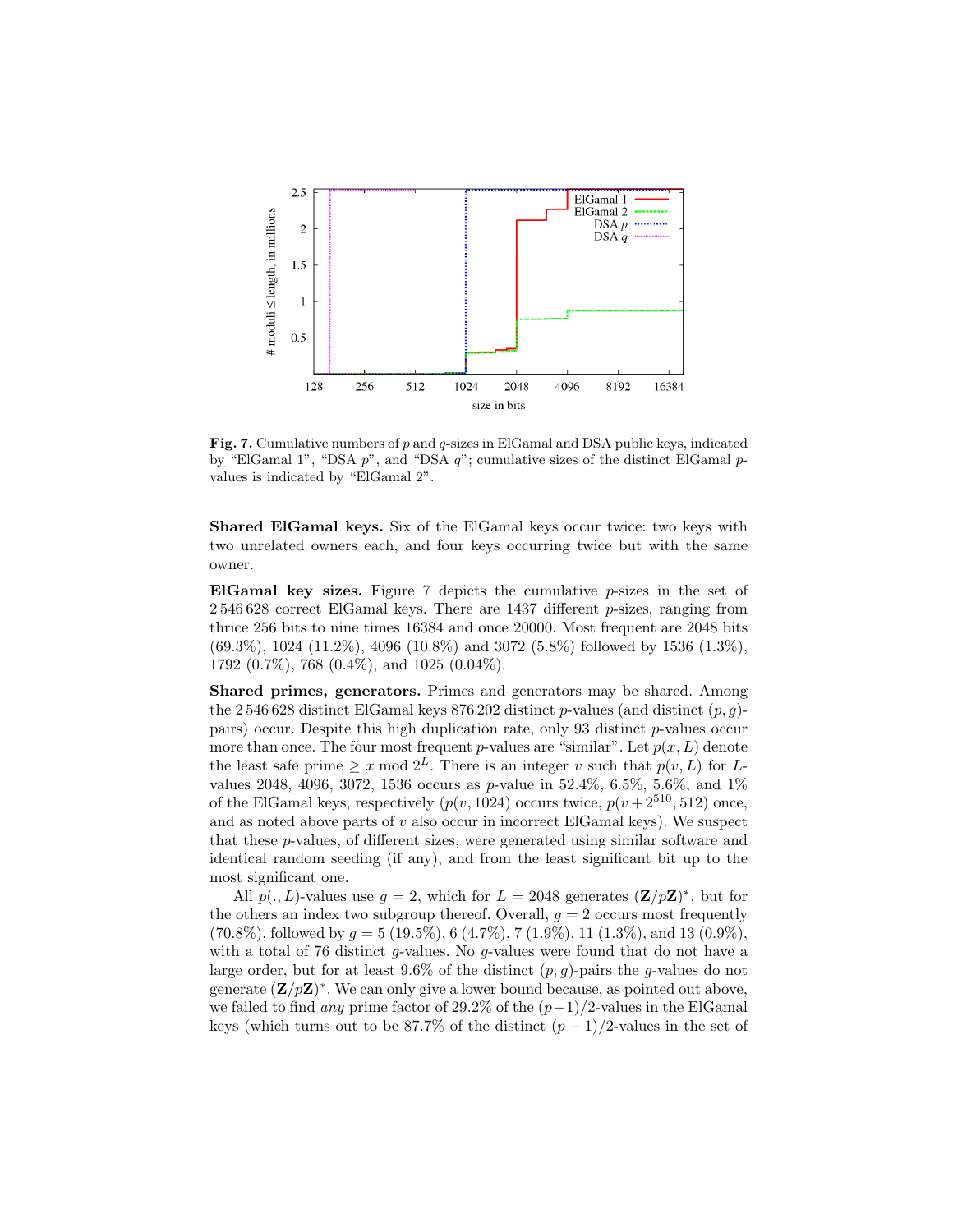distinct  $p$ -values). Thus, we cannot be certain that the corresponding generators were properly chosen; consistent failure of all ECM factoring attempts of these numbers suggests, however, that they were well chosen.

Among the distinct ElGamal keys, all y-values are distinct, which is as expected because distinct  $(p, q)$ -pairs have negligible probability to lead to the same y-value (and identical  $(p, g)$ -pairs with identical y-values have already been identified and removed). The secret keys, however, may still be the same. But as there is no way to tell if that is the case (for distinct  $(p, q)$ -pairs) there is no serious security risk even if they are.

#### 4.2 DSA

A DSA public key is a four-tuple  $(p, q, q, y)$  where p and q are primes with q dividing  $p-1$ , the element g generates an order q subgroup of the multiplicative group  $(\mathbf{Z}/p\mathbf{Z})^*$ , and y is an element of  $\langle g \rangle$ . The secret key is the integer  $x \in$  $\{0, 1, \ldots, q-1\}$  with  $g^x = y$ .

Correct DSA keys. Among the PGP keys and X.509 certificates, 2 536 959 and 141 four-tuples, respectively, are labeled as DSA keys. All four-tuples were first checked for correctness, casting them aside at the first test they failed. The tests were conducted in the following order: T1: primality of  $p$ ; T2: primality of q; T3: divisibility of  $p - 1$  by q; T4: order of g equals q; and T5: order of y equals q. An insignificant  $0.002\%$  (66) of the PGP four-tuples are incorrect with failures  $12\times$ T1,  $2\times$ T2,  $10\times$ T4, and  $42\times$ T5 (where T2 failed twice for the same q-value, as it occurred twice). The X.509 DSA four-tuples passed all tests. Some of the failures may be due to transcription errors, as they occur in four-tuples that differ from correct ones in a few hexadecimal positions.

Shared DSA keys. The remaining 2 536 893 PGP DSA keys contain very few duplicates: one key occurs thrice (with possibly double ownership) and two keys occur twice each (each with single ownership), resulting in a total of 2 536 889 distinct PGP DSA keys. Although all 141 X.509 DSA keys are distinct, 95 of them are also among the PGP DSA keys, resulting in a total of  $2536889+141 95 = 2536935$  DSA keys. We have not checked ownerships of these 95 duplicate DSA keys.

**DSA key sizes.** The cumulative p and q-sizes in the set of  $2536935$  DSA keys are depicted in Figure 7. There are nine different  $q$ -sizes: all except  $0.2\%$ (5012) are 160, with 256, 224, and 232 the most frequent exceptions occurring 4016, 702, and 249 times, respectively. The smallest and largest q-sizes are 160 and 512, the latter with seven occurrences. With 78 different sizes the variation among p-sizes is larger, though nowhere close to the variation among ElGamal p-sizes. All except 0.6% (15457) of the p-sizes are 1024, with 768, 2048, 3072 and 512 the most frequent exceptions with 9733, 3529, 1468 and 519 occurrences, respectively. The smallest and largest  $p$ -sizes are 512 and 16384, the latter with a single occurrence.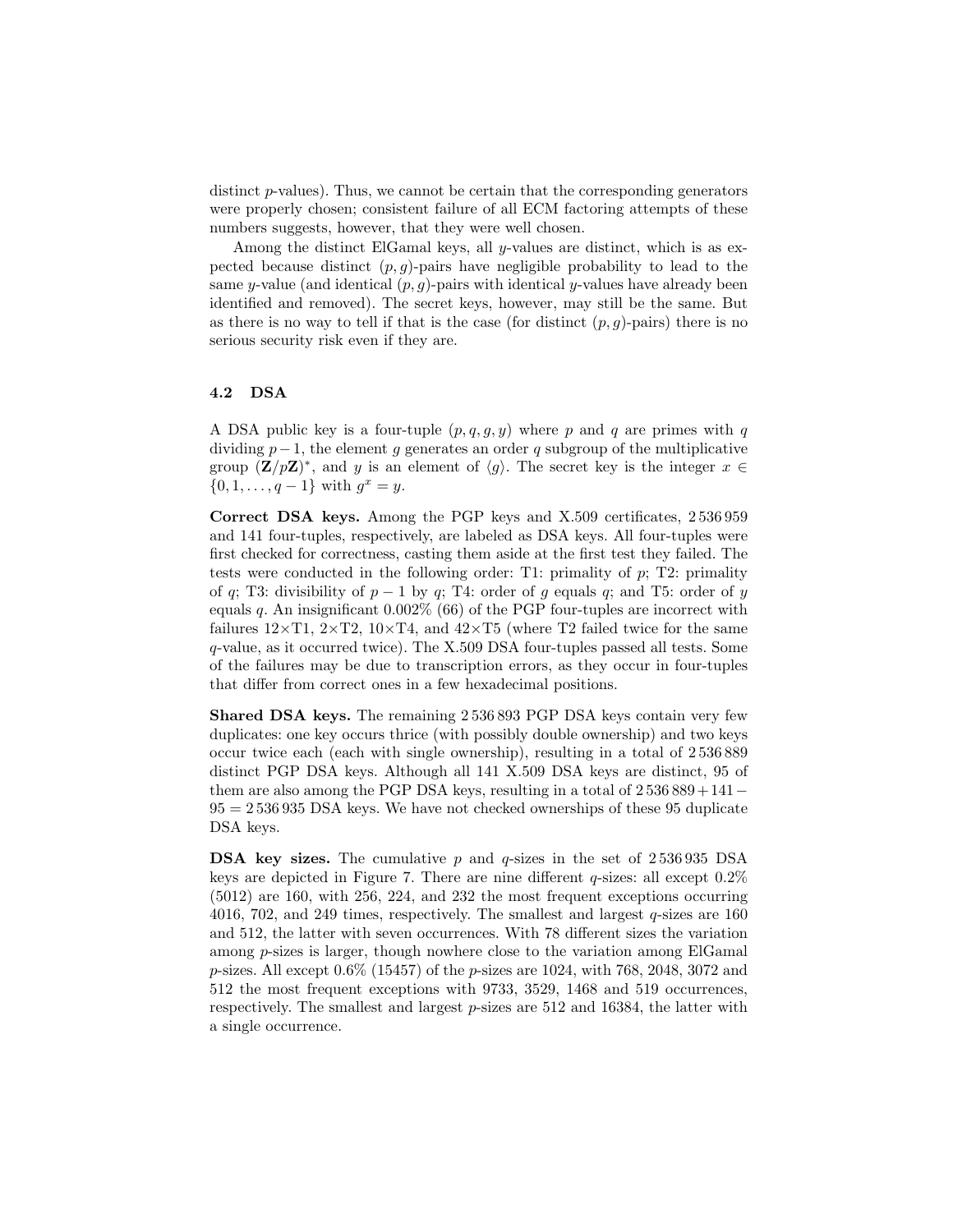**Shared primes, generators.** Distinct DSA keys may contain identical  $p, q$ , or g values. In total 2 535 074 distinct p-values occur, with 2 535 037 distinct primes occurring once, 22 occurring twice, five occurring thrice, etc., up to a prime occurring 969 times (note the difference with ElGamal). Not surprisingly (but not necessarily, as the same  $q$ -value may give rise to many different  $p$ -values), the overall counts and numbers of occurrences are the same for the distinct  $q$ -values and the distinct  $(p, q)$ -pairs. Although the generator also allows considerable variation, the number of distinct  $(p, q, q)$ -triples is the same too. For all except 265 of the unique  $(p, q, g)$ -triples, the generator g equals  $2^{(p-1)/q}$ . We have not been able to determine how the other 265 generators were chosen.

The y-values are all distinct among the distinct DSA keys – given that shared keys were already removed, identical  $y$ -values would have been odd indeed. The same remark as above applies concerning identical secret keys.

#### 4.3 ECDSA

The only interesting fact we can report about ECDSA is the surprisingly small number of certificates encountered that contain an ECDSA key (namely, just one), and the small number of certificates signed by ECDSA (one self-signed and a handful of RSA keys). As long as one subscribes to the notion of a standardized curve over a finite field of prime cardinality of a special form, as opposed to a randomly but properly chosen curve over a non-special prime field (cf. [18]), there is nothing wrong with the curve parameters secp384r1. It offers (in "theory") about 192 bits of security which makes it, security-wise, comparable to 8000-bit RSA moduli  $(n)$  and ElGamal or DSA finite field sizes  $(p)$ , and 384-bit DSA subgroup sizes  $(q)$ .

#### 4.4 ElGamal and (EC)DSA.

Not surprisingly, the intersection of the sets of p-values for ElGamal and for DSA is empty. We have not tried hard to retrieve any of the secret exponents, i.e., (for ElGamal and DSA) x-values such that  $g^x = y$ , but have checked that none is less than  $2^{12}$  in absolute value.

Random nonces in ElGamal and (EC)DSA. Unlike RSA, during signature generation ElGamal and (EC)DSA require a random nonce that should be entirely unpredictable (cf.  $[8,21,22]$ ). We are not aware of any studies that verify whether or not the nonces are properly chosen (with the notable exception of [5]). Collecting data for such a study requires a much more intrusive type of data collection and may be considered unethical. Note, however, that a mishap in the form of a poorly chosen nonce affects only the party that makes the poor choice, but does not affect any other party. In particular the choice of two identical nonces for distinct ElGamal or DSA parameters does not affect anyone but the two users involved.

Discussion. Both for ElGamal and DSA a small number of keys were identified that are shared among unrelated parties. This may be a security concern. Furthermore, there were some ill-formatted keys that cannot be expected to work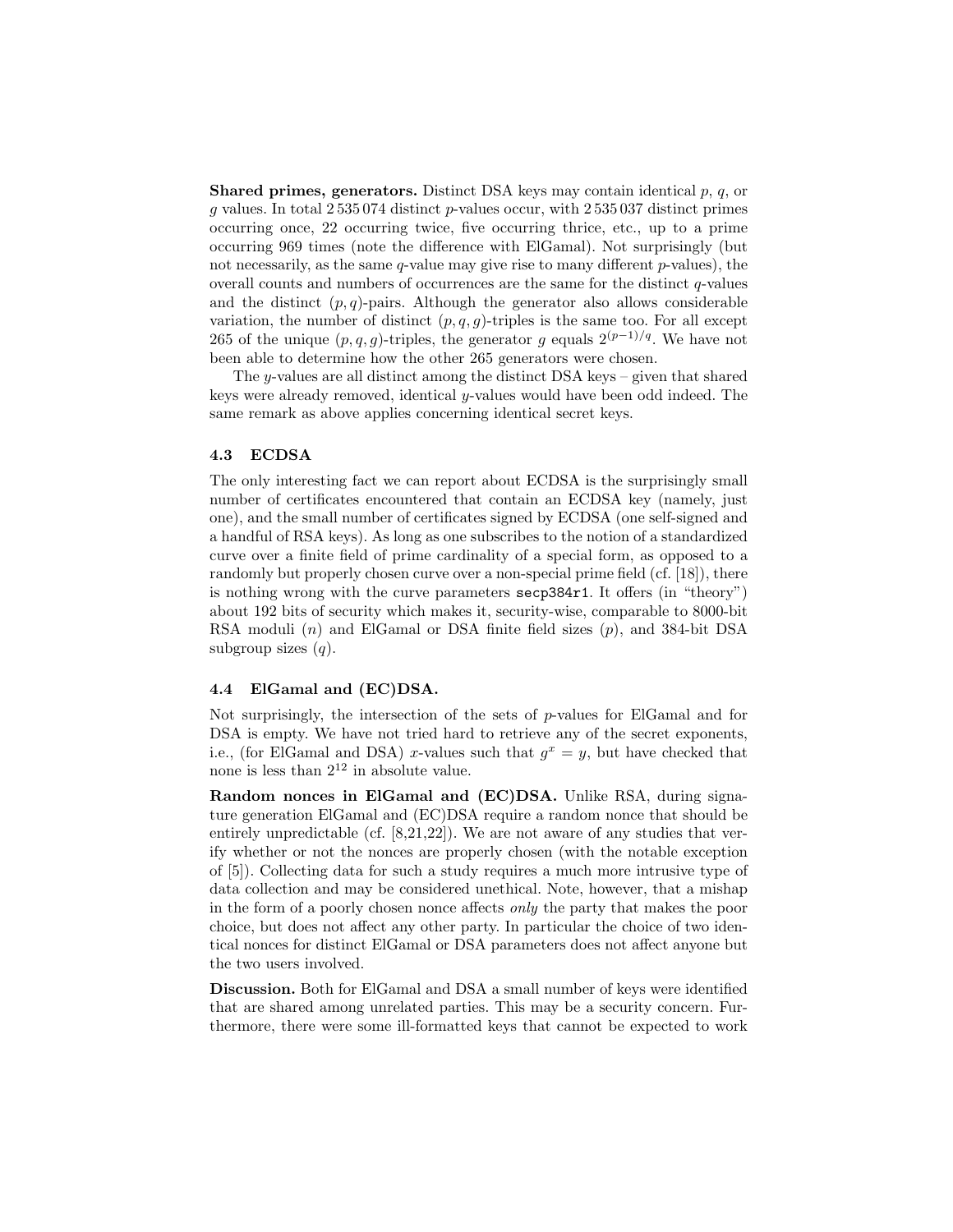and that should be of insignificant security concern. From the point of view of this paper, the main security concern for ElGamal and (EC)DSA is the generation of the random nonce; this is a key usage but not a key generation issue and therefore beyond the scope of this paper.

### 5 Conclusion

We checked the computational properties of millions of public keys that we collected on the web. The majority does not seem to suffer from obvious weaknesses and can be expected to provide the expected level of security. We found that on the order of 0.003% of public keys is incorrect, which does not seem to be unacceptable. We were surprised, however, by the extent to which public keys are shared among unrelated parties. For ElGamal and DSA sharing is rare, but for RSA the frequency of sharing may be a cause for concern. What surprised us most is that many thousands of 1024-bit RSA moduli, including thousands that are contained in still-valid X.509 certificates, offer no security at all. This may indicate that proper seeding of random number generators is still a problematic issue.

The lack of sophistication of our methods and findings make it hard for us to believe that what we have presented is new, in particular to agencies and parties that are known for their curiosity in such matters. It may shed new light on NIST's 1991 decision to adopt DSA as digital signature standard as opposed to RSA, back then a "public controversy" (cf. [6]); but note the wellknown nonce-randomness concerns for ElGamal and (EC)DSA (cf. Section 4.4) and what happens if the nonce is not properly used (cf. [5]).

Factoring one 1024-bit RSA modulus would be historic. Factoring 12720 such moduli is a statistic. The former is still out of reach for the academic community (but anticipated). The latter comes as an unwelcome warning that underscores the difficulty of key generation in the real world.

## Acknowledgements

We thank Peter Eckersley from EFF for his invaluable assistance and Don Johnson for pointing out [12] to us. We gratefully acknowledge key collection and other efforts by Benne de Weger, Philippe Joye, Paul Leyland, Yann Schoenberger, Christoph Schuba, Deian Stefan, Fabien Willemin, Maryam Zargari and others that need to remain anonymous. The first author appreciates the legal advice from Mrs. Chardonnens. James P. Hughes participated in this project in his individual capacity without sponsorship of his employer or any other party. This work was supported by the Swiss National Science Foundation under grant number 200020-132160.

## References

1. S. Cavallar, B. Dodson, A. K. Lenstra, W. M. Lioen, P. L. Montgomery, B. Murphy, H. te Riele, K. Aardal, J. Gilchrist, G. Guillerm, P. C. Leyland, J. Marchand,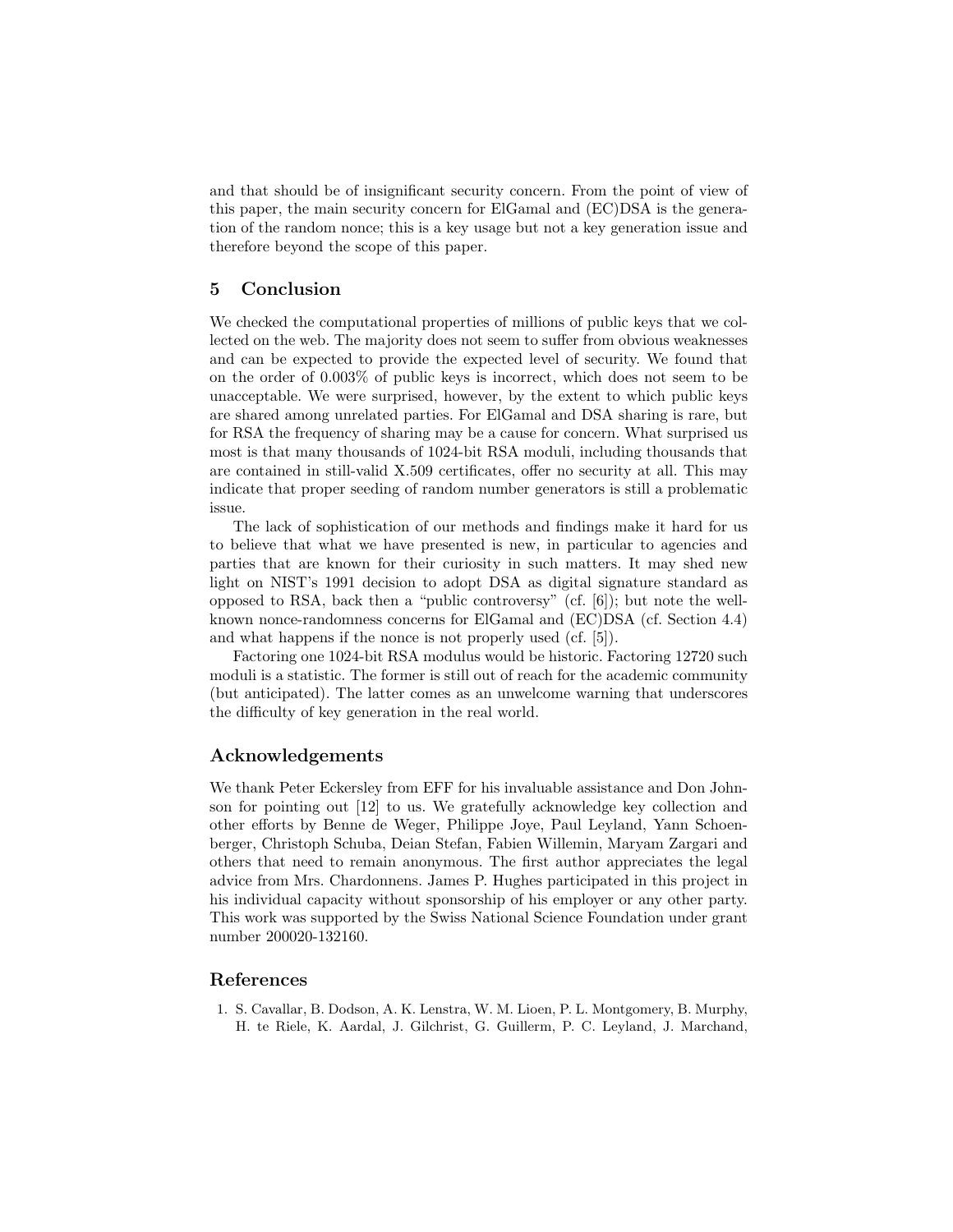F. Morain, A. Muffett, C. Putnam, C. Putnam, and P. Zimmermann. Factorization of a 512-bit RSA modulus. In B. Preneel, editor, Eurocrypt 2000, volume 1807 of Lecture Notes in Computer Science, pages 1–18. Springer, Heidelberg, 2000.

- 2. Certicom Research. Standards for efficient cryptography 2: Recommended elliptic curve domain parameters. Standard SEC2, Certicom, 2000.
- 3. D. Cooper, S. Santesson, S. Farrell, S. Boeyen, R. Housley, and W. Polk. Internet X.509 Public Key Infrastructure Certificate and Certificate Revocation List (CRL) Profile. RFC 5280, 2008.
- 4. D. Coppersmith. Modifications to the number field sieve. Journal of Cryptology, 6(3):169–180, 1993.
- 5. Darkmirage. PS3 completely cracked, 2011. http://www.darkmirage.com/2011/ 01/06/ps3-completely-cracked/.
- 6. Y. Desmedt, P. Landrock, A. K. Lenstra, K. S. McCurley, A. M. Odlyzko, R. A. Rueppel, and M. E. Smid. The Eurocrypt '92 controversial issue: Trapdoor primes and moduli (panel). In R. A. Rueppel, editor, Eurocrypt '92, volume 658 of Lecture Notes in Computer Science, pages 194–199. Springer, 1993.
- 7. Electronic Frontier Foundation. EFF SSL Observatory. https://www.eff.org/ observatory, 2010.
- 8. T. ElGamal. A public key cryptosystem and a signature scheme based on discrete logarithms. In G. Blakley and D. Chaum, editors, Crypto 1984, volume 196 of Lecture Notes in Computer Science, pages 10–18. Springer, Heidelberg, 1985.
- 9. Free Software Foundation, Inc. GMP: The GNU Multiple Precision Arithmetic Library, 2011. Available at  $http://www.gmplib.org/$ .
- 10. N. Heninger. New research: There's no need to panic over factorable keys–just mind your Ps and Qs, 2012. https://freedom-to-tinker.com/blog/nadiah/newresearch-theres-no-need-panic-over-factorable-keys-just-mind-yourps-and-qs.
- 11. R. Holz, L. Braun, N. Kammenhuber, and G. Carle. The SSL landscape: a thorough analysis of the x.509 PKI using active and passive measurements. In *Proceedings of* the 2011 ACM SIGCOMM conference on Internet measurement conference, IMC '11, pages 427–444. ACM, 2011.
- 12. D. B. Johnson. ECC, future resiliency and high security systems. Certicom Whitepaper, 1999. www.comms.engg.susx.ac.uk/fft/crypto/ECCFut.pdf.
- 13. T. Kleinjung, K. Aoki, J. Franke, A. K. Lenstra, E. Thom´e, J. W. Bos, P. Gaudry, A. Kruppa, P. L. Montgomery, D. A. Osvik, H. te Riele, A. Timofeev, and P. Zimmermann. Factorization of a 768-bit RSA modulus. In T. Rabin, editor, Crypto 2010, volume 6223 of Lecture Notes in Computer Science, pages 333–350. Springer, Heidelberg, 2010.
- 14. A. K. Lenstra. Generating RSA moduli with a predetermined portion. In K. Ohta and D. Pei, editors, Asiacrypt '98, volume 1514 of Lecture Notes in Computer Science, pages 1–10. Springer, 1998.
- 15. A. K. Lenstra, J. P. Hughes, M. Augier, J. W. Bos, T. Kleinjung, and C. Wachter. Ron was wrong, Whit is right. Cryptology ePrint Archive, Report 2012/064, 2012. http://eprint.iacr.org/.
- 16. A. K. Lenstra and H. W. Lenstra Jr., editors. The development of the number field sieve, volume 1554 of Lecture Notes in Mathematics. Springer-Verlag, Berlin, 1993.
- 17. H. W. Lenstra Jr. Factoring integers with elliptic curves. Annals of Mathematics, 126(3):649–673, 1987.
- 18. M. Lochter and J. Merkle. Elliptic curve cryptography (ECC) brainpool standard curves and curve generation. RFC 5639, 2010.